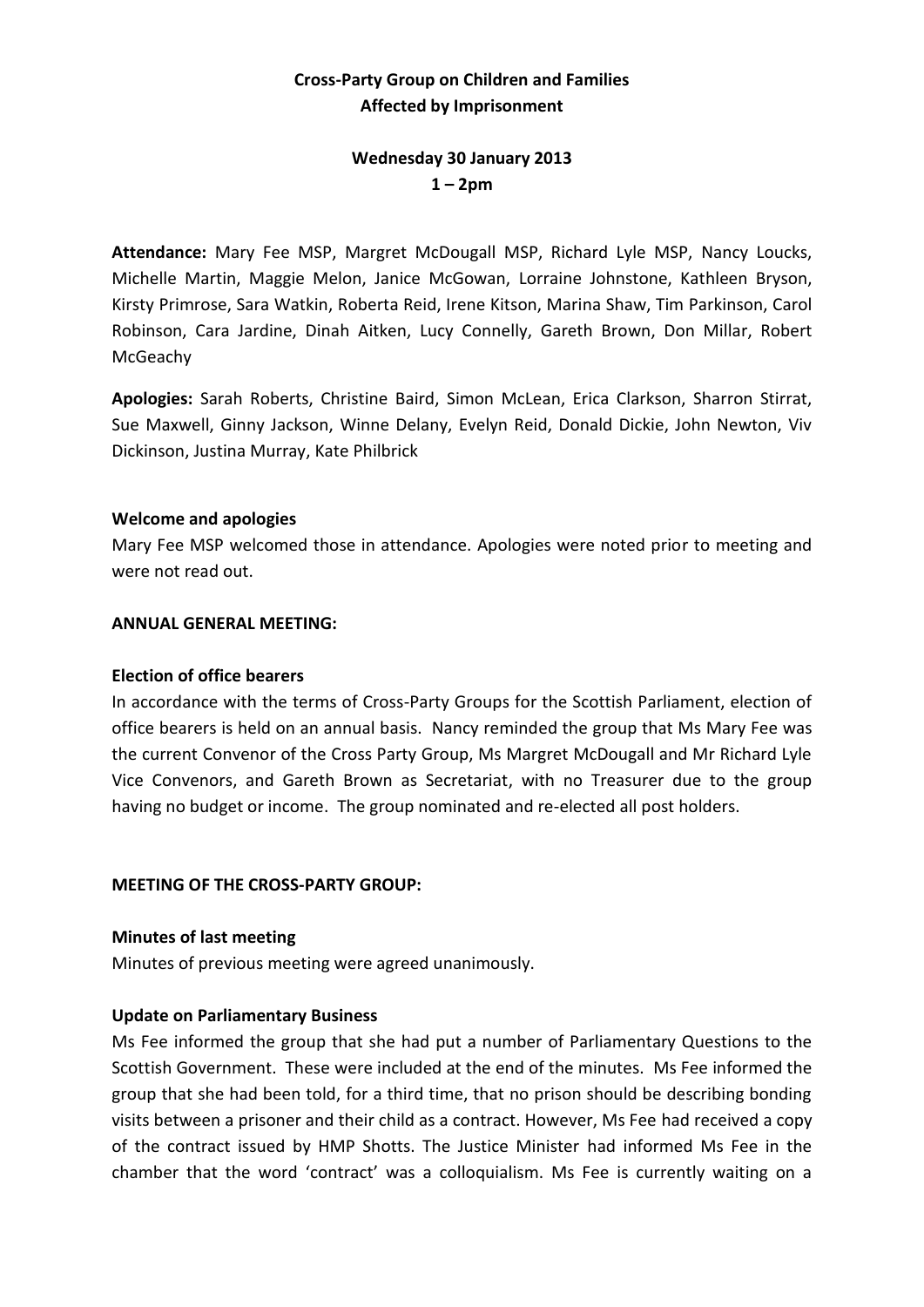number of Freedom of Information requests from the Scottish Prison Service concerning bonding visits, which will hopefully be available before the next meeting of the Cross Party Group.

Since the last meeting, Ms Fee has spoken twice in the Chamber on justice issues - the first on the debate of the Scottish Police Force, and latterly on the Scottish Government Mental Health Strategy. Ms Fee informed the group that she has spoken in Parliament previously on The Scottish Mental Health Strategy, focusing specifically on lack of strategy to help new offenders and the substantial gap for prisoners with regard to support for mental health. Ms Fee also highlighted the impact on children in having a parent in prison and discussed the Government's focus on Early Years Interventions and reoffending polices. Ms Fee informed the group that she was still surprised that there was no specific Act or commitment to improve the mental health of children of imprisoned parents.

## **Presentation and discussion:**

Maggie Mellon, an independent social work consultant and writer, provided a presentation on Human Rights, the Courts and the impact on children and families.

Maggie informed the group that, earlier this month in a Scottish court, a Sheriff decided that a woman should not go to prison because she was a single mother of a 17-month old boy who would go into an orphanage. The Sheriff and the Crown had been concerned about the implications of sending the woman to prison, and they agreed with her defence lawyer that a special report was needed to look at the child's situation should his mother be imprisoned. Maggie provided this report to the court, which was considered in the context of the human rights of the child, and the Sheriff decided that the woman should not go to prison.

Maggie suggested that the group might be surprised by this turn of events, given what goes on daily in the Scottish Courts, and explained that the prison was in Slovakia, and the court was a hearing an application by the Slovak authorities for an extradition warrant for the woman to serve her sentence in Slovakia for breaching her probation order.

Maggie informed the group that she had not yet seen the Sheriff's written explanation but could confirm that the case was decided upon the best interest of the child. Maggie asked the group why this did not happen routinely in the Scottish Courts, a question she had asked widely to human rights lawyers, criminal court lawyers and advocates, and academics. No one had been able to provide an explanation. Maggie explained the case was based on the child's best interest under Article 3 of the UN Convention on the Rights of the Child. Also of importance in this case was Article 8 of European Convention on Human Rights. Maggie informed the group that previous immigration rulings had accepted the child's best interest as reasons for not deporting a parent or carer. Maggie also highlighted the case of an Extradition Ruling in which the Supreme Court ruled that a woman due to complete a prison sentence in Poland should not be deported because of the impact on her two youngest children, despite her husband being available to care, as the evidence suggested these two young children would suffer disproportionately from their mother being imprisoned. Maggie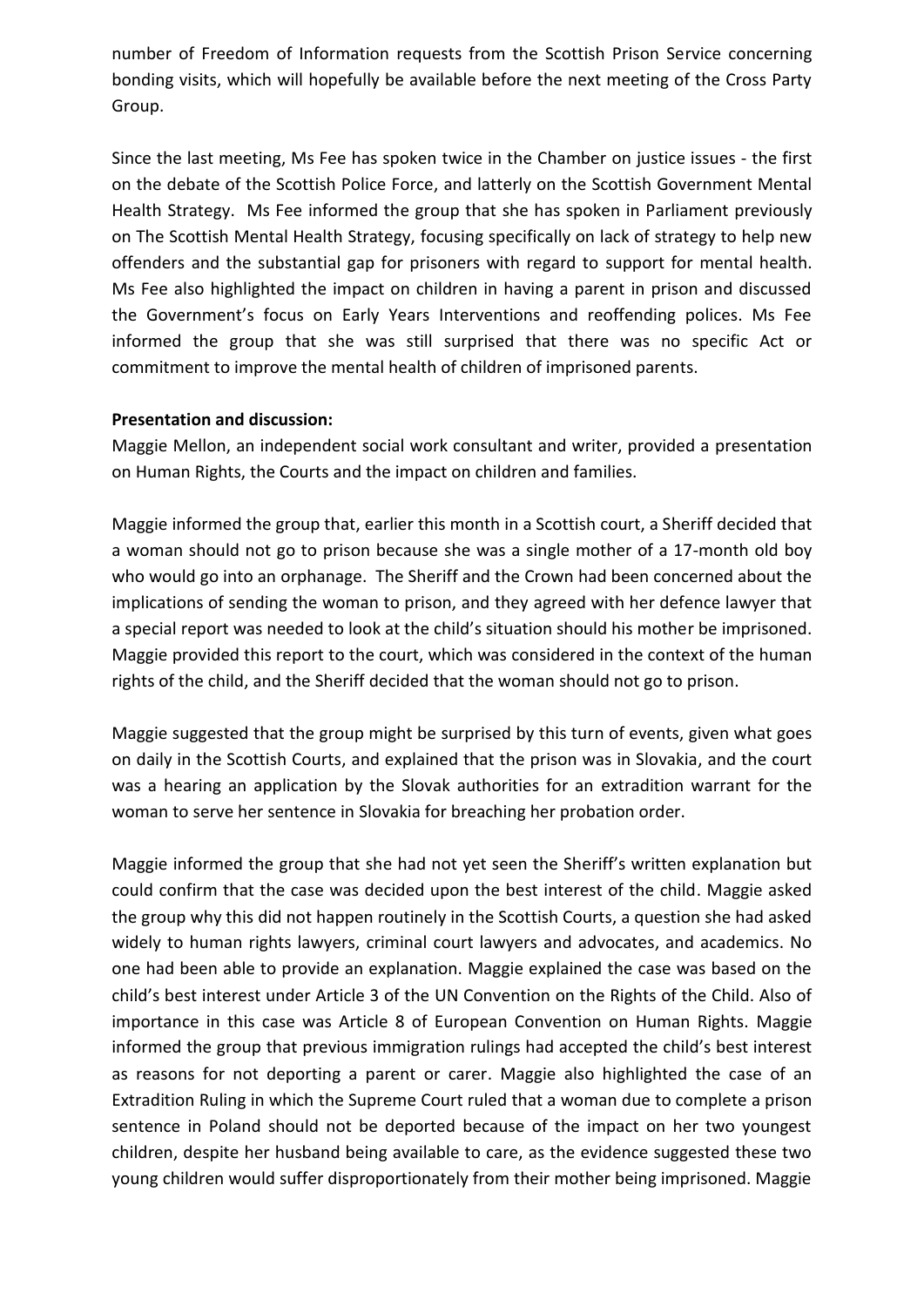also related a recent of a man being spared a prison sentence for domestic violence on the grounds that he had a highly paid job and, were he to be sent to prison, he wouldn't be able to pay the mortgage, which would affect the children disproportionately.

Maggie quoted of Article 3 of the UNCRC: "In all actions concerning children, whether undertaken by public or private social welfare institutions, courts of law, administrative authorities or legislative bodies, the best interests of the child shall be a primary consideration" and highlighted that the rights of a child should be a primary consideration but was not a 'trumps all' consideration. Maggie also quoted Article 8 of the ECHR and suggested that right to private home and family life is qualified by the certain conditions, namely that 'There shall be no interference by a public authority with the exercise of this right except such as is in accordance with the law and is necessary in a democratic society in the interests of national security, public safety or the economic well-being of the country, for the prevention of disorder or crime, for the protection of health or morals, or for the protection of the rights and freedoms of others.' Maggie suggested that the courts can breach the right to a private and family life for necessity in a social democracy and explained that the European Court held that necessity implies 1) that interference corresponds to a pressing social need; and (2) that it is proportionate to the legitimate aim pursued. Maggie suggested that proportionality should be key in the decision to send a parent, particularly when they are the sole carer, to prison.

Maggie highlighted that, in the majority of cases in Britain where carers go to prison, particularly women, this is for petty crime and often for remand hearings. She also noted that discussions about the best interest of the child do not routinely go on. Maggie had looked at the guidance for Criminal Justice Social Work reports and found that it stated that social workers should state the care arrangements for any child/ren, but it doesn't ask what would be the best interest of the child.

Maggie informed the group that she had looked at the general accepted knowledge regarding children's developmental needs at different ages and the impact of separation on children in the terms of developmental delay, distress, later emotional problems, and failure to achieve educational goals. Maggie also included information about the particular circumstance of the child on which she was asked to comment.

Maggie suggested that the issue of proportionality was of interest as she highlighted the cost to the state of taking children in to care and remarked on how imprisoning a sole carer can lead to disproportionate harm done to the child and to the cost to the state.

Maggie highlighted that the issue was not covered in the report from the Angiolini Commission on Women Offenders, which she found surprising given the potential to cut the number of women in prison if there were more focus on how a sentence would impact on children, which should be of interest to the Justice Minister. Maggie posited whether there was any need for further legislation or to build up case law on the matter.

Nancy informed the group that she had given evidence on this to the Commission on Women Offenders, who had chosen not to include the issue as they believed social work reports already take the best interest of the child into account. In agreement with Maggie's presentation, Nancy commented that Social Work reports do not routinely do this. She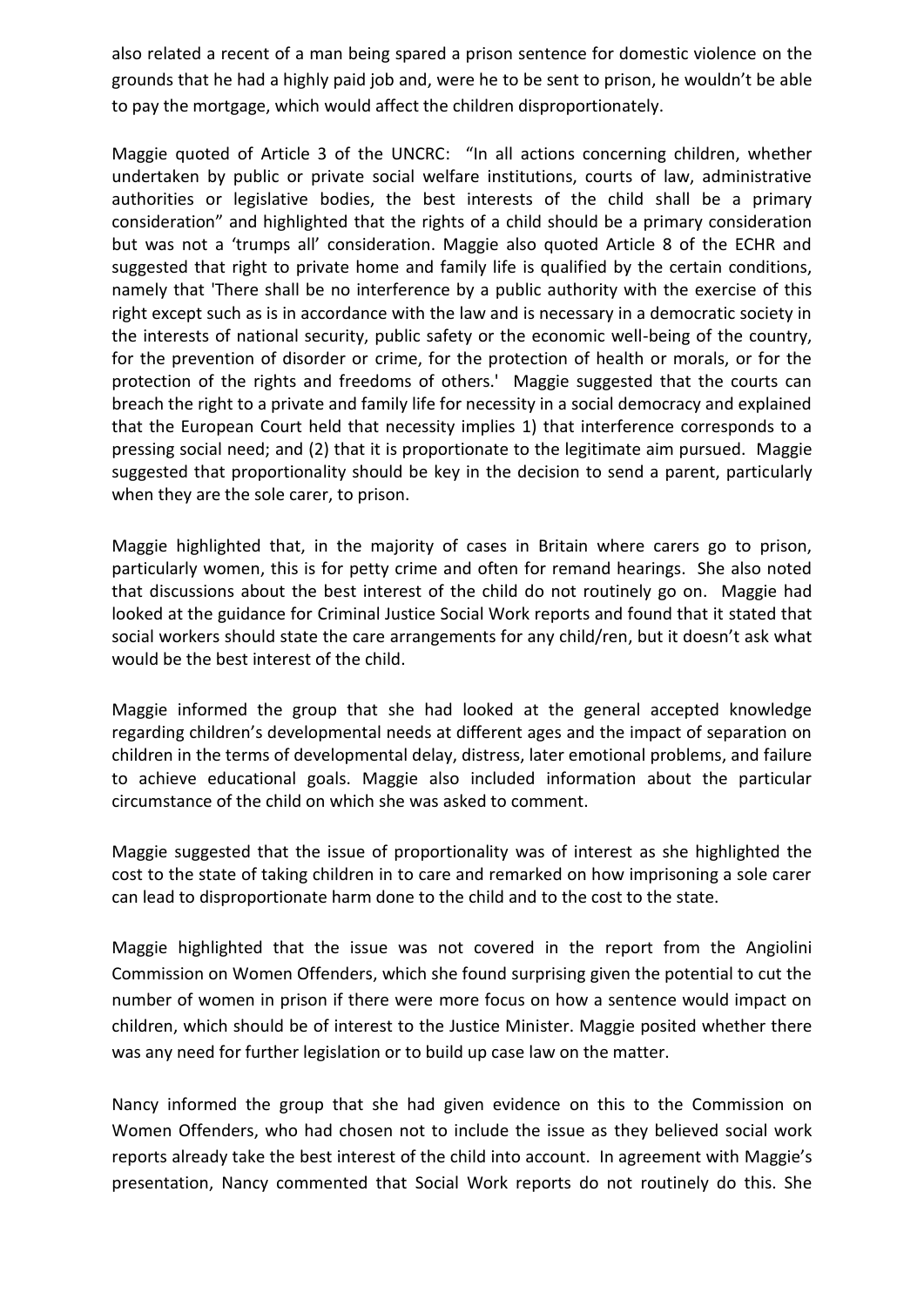added that the Children's Commissioner had focused the recommendation for child impact assessments on the UNCRC but did not note that the need to query proportionality was already a requirement in domestic law under the Human Rights Act. Nancy argued the need for a report to be completed in order to assess proportionality.

Maggie commentated that, during her background research for the case, she had read Lord Judge's qualified opinion on extradition cases which stated that if a woman was to be extradited to serve a sentence in a foreign country, then a decision would be based upon how punitive the receiving criminal justice system is compared to the British system. Maggie suggested there was an assumption that the British Criminal Justice System was therefore the 'gold standard' of sentencing but argued that the human rights discussed were not being routinely addressed, as women were still being put on remand for crimes they wouldn't go to prison for.

Ms Fee commentated that she had always been assured that social workers completed comprehensive assessments for children that look at everything. Maggie again highlighted that the guidance for social work is narrow in that it only describes reporting the child care arrangements.

Tim Parkinson highlighted that the guidance for Criminal Justice Social Work reports should state that the Human Rights Act article 8 ought to be considered under this. Tim also raised that social work should also have to consider article 8 when recommending children aged between 16-18 with previous convictions going back to the Children's Hearing as a matter of course.

Ms Fee suggested there were a number of questions that she could put to the Scottish Parliament and suggested that her office could work with Maggie to draft these questions. Ms Fee suggested questions such as the cost to the state when children go in to care and how many mothers are in prison.

## **ACTION:** Ms Fee's office to discuss possible PQs with Maggie

Don Millar suggested that the Cross Party Group ask the Justice Minister if he intends to revise the guidance for Criminal Justice Social Workers to take account of the two articles and to ask the Community Justice Division if they have any plans to revise the national standards further for Criminal Justice Social Work reports. Nancy noted that Criminal Justice Social Work reports were not requested in most cases and that there was no assessment prior to remands to prison. Maggie suggested there might be a need for guidance for Sheriffs and suggested the need for an automatic assumption against sole carers being remanded into custody. Nancy suggested that in any instances when someone is going in to prison that an assessment is needed to make sure the proper care arrangements are put into place.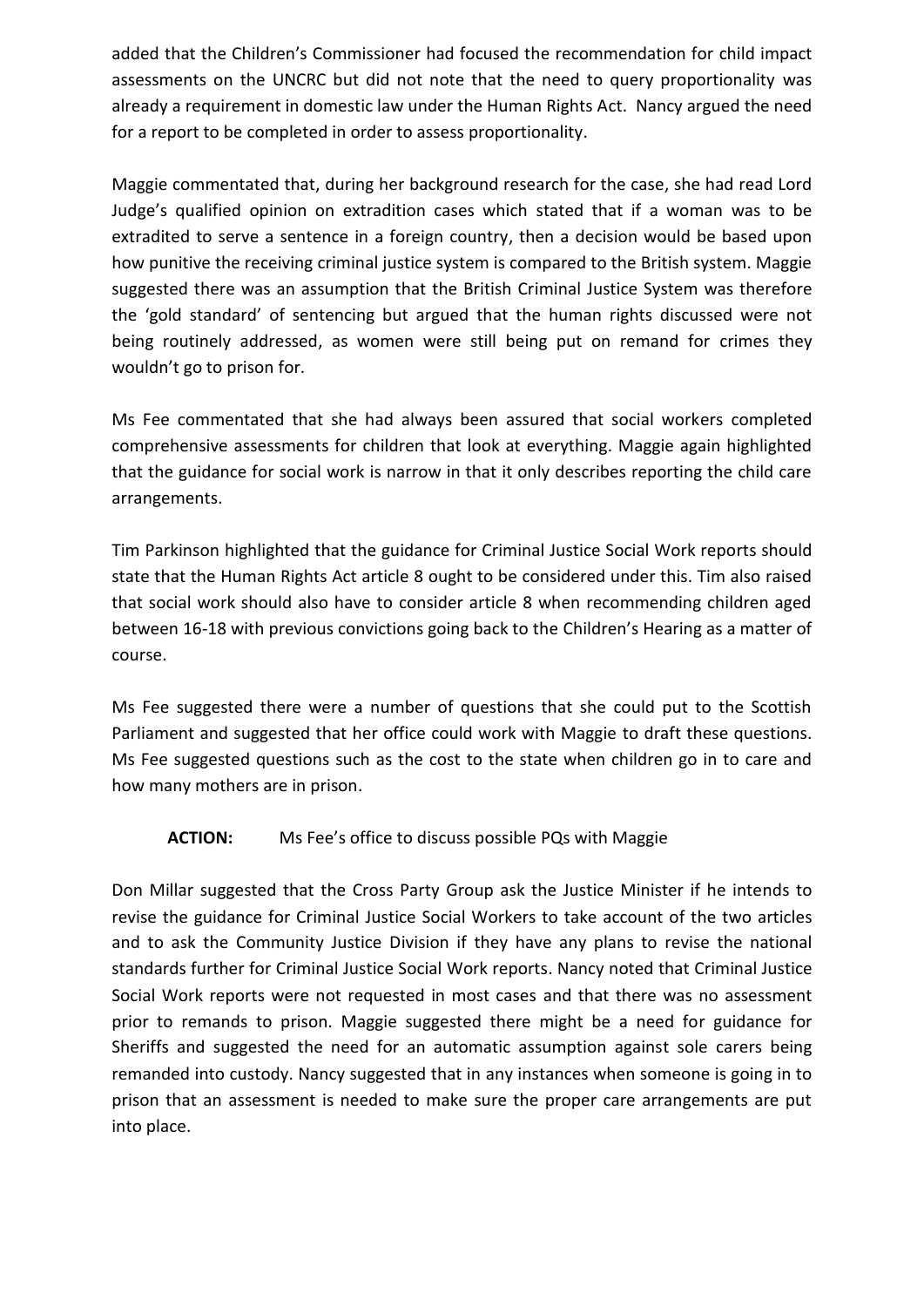Marina Shaw informed the group that, in the absence of formal structures, Circle has been providing Sheriffs for the last four years with a one-page overview of the strengths and weaknesses and consequences for the children if their parents are imprisoned, which has been largely welcomed by Sheriffs. Two copies are sent: one to the defence solicitor and one for the defence solicitor to give to the Sheriff. Marina agreed to send a copy of a sample letter to the Cross-Party Group.

**ACTION:** Marina to send a copy of a sample Child Impact Assessment letter to the Cross-Party Group.

Sarah Watkin suggested that child impact assessments could also be used as a therapeutic piece of work to be fed between mother and agency so she could understand herself, as a sole carer, the impact of her behaviour.

Dinah suggested that defence agents could do more to consider routinely what other agencies they could use to draw in and felt that solicitors may have become reliant on the Criminal Justice Social Work report, if there is one.

Robert McGeachy highlighted that Kenny MacAskill MSP, the Justice Minister, and MSP Aileen Campbell had some years previously taken forward a proposed amendment to the Criminal Justice and Licensing Bill, in terms of a requirement for sentencing processes to take into account the impact of parental imprisonment upon the offender's child or children. This was rejected by the Justice Committee, but Robert suggested that, at the time, the Justice Minister had seemed interested in the proposals and felt now was the time to revisit the previous 'good will' expressed by the Justice Minister, and by Aileen Campbell particularly as she is now the Minister for Children and Young People to take forward these important issues.

Maggie wondered if there was any scope for this in the Children & Young People's Bill and also questioned whether any legislation was needed as it was simply a case of people using the rights already set out in the UNCRC and ECHR.

Ms Fee suggested that the CPG could write to both the Justice Minister and the Children's Minister highlighting the issues covered today and how they intend to take these issues forward. Robert McGeachy suggested that, given the Scottish Government's Bill Team for the Children and Young People Bill was now meeting various organisations to discuss the Children and Young People Bill that the Cross Party Group might wish to consider meeting the Bill team to explore how the Bill could address the issue of the impact of parental imprisonment upon children. Richard Lyle MSP agreed to take this forward.

**ACTION:** CPG to write to Ministers regarding Child Impact Assessments. The CPG also to request a meeting with the Scottish Government's Bill Team for the Children and Young People Bill.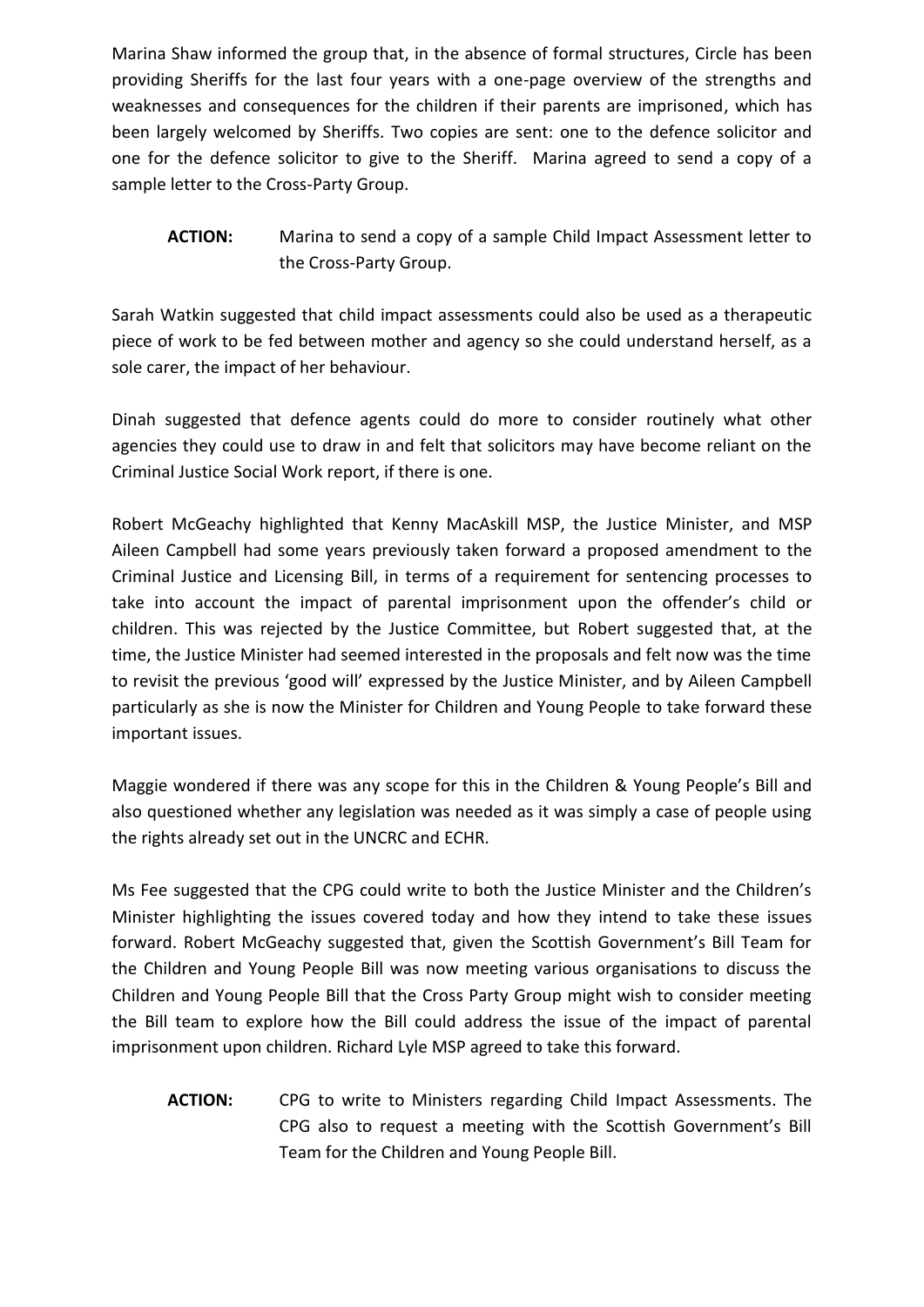Ms Fee also suggested inviting the aforementioned Ministers along to a CPG meeting. Ms Fee suggested that committee rooms are available in the evenings and free of charge and felt they could be used as an event to gather the views of Ministers. Ms Fee suggested the CPG could host a few themed events throughout the year. Mr Lyle also suggested that they could be sponsored. Maggie commented that the Scottish Child Law Centre had hosted annual events using committee rooms at the Parliament where they invited topical speakers which had always been well attended, including from Ministers. Ms Fee suggested that her office would look at the diary commitments for committee rooms and suggested a themed event before summer recess and one about October time.

**ACTION:** Ms Fee's office to check diary commitments for committee rooms with in view arranging an evening event on child impact assessments

Dinah spoke about the potential for Judicial training, as they are not constrained only to request Criminal Justice Social Work reports and can ask for any information they feel is necessary. Irene Kitson informed the group that the Howard League had previously raised this issue with training for Sheriffs.

Sara suggested there seemed to be a cultural difference in reporting as, for example, Children & Families Social Workers arguably focus on the best interest of the child more than Criminal Justice Social Workers. Lorraine Johnstone raised concerns about how the argument would be presented and suggested it need to be a sophisticated, joined up assessment. Lorraine commentated that the GIRFEC principles set out what individuals should be doing and was unsure why this didn't cross into criminal justice thinking. Ms Fee suggested that felt there need to be more joined up thinking and commentated that GIRFEC has to work in tandem with more partnership working. Lorraine suggested that she felt it was more than a cultural issue but also a resource issue to conduct the assessments and meet the needs that were being identified. Maggie highlighted some concerns about the use of statuary social work or psychology services conducting the assessments due the aforementioned cultural issues and possibly that they would not report impassionately when discussing the rights of the child.

#### **AOCB**

Nancy informed Families Outside would be hosting their next National Conference on 9 May 2013, and the University of West of Scotland would be hosting an academic conference on the impact of imprisonment on children on 31 May 2013.

Marina highlighted a case heard in England whereby the court determined that Disclosure Scotland showing offences committed when the adult was a child was a breach of their human rights under article 8. Maggie suggested that Scotland was ahead on this front, as the Children's Hearings Act prohibited a child's offence record from being carried on.